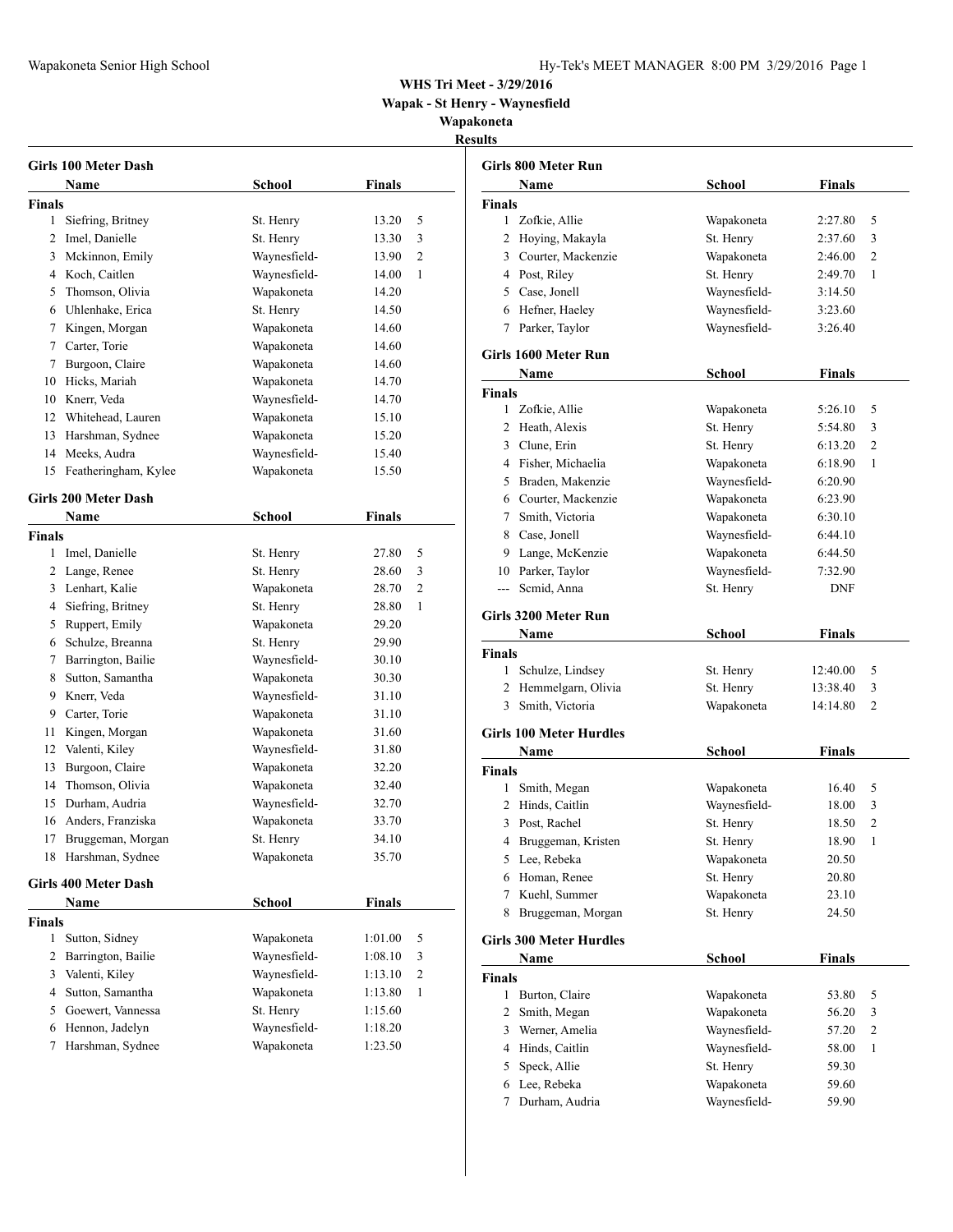**Wapak - St Henry - Waynesfield**

**Wapakoneta**

**Results**

|               | Girls 4x100 Meter Relay |                       |               |   |
|---------------|-------------------------|-----------------------|---------------|---|
|               | Team                    | <b>Relay</b>          | <b>Finals</b> |   |
| Finals        |                         |                       |               |   |
| 1             | Wapakoneta              | A                     | 55.20         | 5 |
|               | 1) Lenhart, Kalie       | 2) Smith, Megan       |               |   |
|               | 3) Binkley, Michayla    | 4) Ruppert, Emily     |               |   |
|               | 2 Waynesfield-Goshen    | A                     | 56.50         | 3 |
|               | 1) Koch, Caitlen        | 2) Hennon, Jadelyn    |               |   |
|               | 3) Werner, Amelia       | 4) Mckinnon, Emily    |               |   |
|               | 3 Wapakoneta            | В                     | 58.50         |   |
|               | 1) Hicks, Mariah        | 2) Burgoon, Claire    |               |   |
|               | 3) Kingen, Morgan       | 4) Thomson, Olivia    |               |   |
|               | 4 St. Henry             | A                     | 58.60         |   |
|               | 1) Lange, Renee         | 2) Bruggeman, Kristen |               |   |
|               | 3) Post, Rachel         | 4) Homan, Renee       |               |   |
|               | 5 Waynesfield-Goshen    | В                     | 1:02.20       |   |
|               | 1) Barden, Megan        | 2) Meeks, Audra       |               |   |
|               | 3) Knerr, Veda          | 4) Hefner, Haeley     |               |   |
|               |                         |                       |               |   |
|               | Girls 4x200 Meter Relay |                       |               |   |
|               | Team                    | Relay                 | Finals        |   |
| <b>Finals</b> |                         |                       |               |   |
| 1             | St. Henry               | A                     | 1:55.90       | 5 |
|               | 1) Siefring, Britney    | 2) Lange, Renee       |               |   |
|               | 3) Schulze, Breanna     | 4) Imel, Danielle     |               |   |
|               | 2 Wapakoneta            | A                     | 1:57.80       | 3 |
|               | 1) Lenhart, Kalie       | 2) Smith, Megan       |               |   |
|               | 3) Binkley, Michayla    | 4) Ruppert, Emily     |               |   |
|               | 3 Waynesfield-Goshen    | A                     | 2:01.20       |   |
|               | 1) Koch, Caitlen        | 2) Hennon, Jadelyn    |               |   |
|               | 3) Barrington, Bailie   | 4) Mckinnon, Emily    |               |   |
|               | 4 Waynesfield-Goshen    | В                     | 2:13.80       |   |
|               | 1) Meeks, Audra         | 2) Barden, Megan      |               |   |
|               | 3) Knerr, Veda          | 4) Hefner, Haeley     |               |   |
|               | Girls 4x400 Meter Relay |                       |               |   |
|               | Team                    | Relay                 | <b>Finals</b> |   |
| <b>Finals</b> |                         |                       |               |   |
| 1             | Wapakoneta              | A                     | 4:28.60       | 5 |
|               | 1) Zofkie, Allie        | 2) Burton, Claire     |               |   |
|               | 3) Sutton, Samantha     | 4) Sutton, Sidney     |               |   |
| 2             | St. Henry               | A                     | 4:32.20       | 3 |
|               | 1) Schulze, Breanna     | 2) Post, Riley        |               |   |
|               | 3) Heath, Alexis        | 4) Hoying, Makayla    |               |   |
| 3             | Waynesfield-Goshen      | A                     | 4:50.40       |   |
|               | 1) Werner, Amelia       | 2) Hennon, Jadelyn    |               |   |
|               | 3) Valenti, Kiley       | 4) Barrington, Bailie |               |   |
|               | 4 St. Henry             | B                     | 5:10.50       |   |
|               | 1) Speck, Allie         | 2) Clune, Erin        |               |   |
|               | 3) Goewert, Vannessa    | 4) Bruggeman, Morgan  |               |   |
|               |                         |                       |               |   |

|                | Girls 4x800 Meter Relay |                       |               |   |
|----------------|-------------------------|-----------------------|---------------|---|
|                | Team                    | Relay                 | <b>Finals</b> |   |
| Finals         |                         |                       |               |   |
| 1              | Wapakoneta              | А                     | 10:34.90      | 5 |
|                | 1) Sutton, Sidney       | 2) Courter, Mackenzie |               |   |
|                | 3) Fisher, Michaelia    | 4) Burton, Claire     |               |   |
|                | 2 St. Henry             | A                     | 10:36.50      | 3 |
|                | 1) Schulze, Breanna     | 2) Hoying, Makayla    |               |   |
|                | 3) Post, Riley          | 4) Schulze, Lindsey   |               |   |
| 3              | St. Henry               | B                     | 11:53.10      |   |
|                | 1) Clune, Erin          | 2) Hemmelgarn, Olivia |               |   |
|                | 3) Goewert, Vannessa    | 4) Scmid, Anna        |               |   |
|                | Girls High Jump         |                       |               |   |
|                | Name                    | School                | Finals        |   |
| Finals         |                         |                       |               |   |
| 1              | Binkley, Michayla       | Wapakoneta            | 4-10.00       | 5 |
| 2              | Burton, Claire          | Wapakoneta            | 4-08.00       | 3 |
| 3              | Lee, Rebeka             | Wapakoneta            | 4-06.00       | 2 |
| 4              | Meeks, Audra            | Waynesfield-          | J4-06.00      | 1 |
| 5              | Speck, Allie            | St. Henry             | J4-06.00      |   |
| 6              | Watt, Madison           | Wapakoneta            | 4-04.00       |   |
| 7              | Heath, Alexis           |                       |               |   |
|                |                         | St. Henry             | 4-02.00       |   |
|                | <b>Girls Pole Vault</b> |                       |               |   |
|                | Name                    | School                | Finals        |   |
| Finals         |                         |                       |               |   |
| 1              | Sutton, Sidney          | Wapakoneta            | 11-00.00      | 5 |
|                | 2 Sutton, Samantha      | Wapakoneta            | J7-00.00      | 3 |
| 3              | Werner, Amelia          | Waynesfield-          | $J7-03.00$    | 2 |
| 4              | Post, Rachel            | St. Henry             | 6-06.00       | 1 |
| 5              | Uhlenhake, Erica        | St. Henry             | J6-06.00      |   |
| 6              | Hefner, Haeley          | Waynesfield-          | J6-06.00      |   |
| $---$          | Whitehead, Lauren       | Wapakoneta            | ΝH            |   |
|                | <b>Girls Long Jump</b>  |                       |               |   |
|                | Name                    | <b>School</b>         | <b>Finals</b> |   |
| Finals         |                         |                       |               |   |
| 1              | Siefring, Britney       | St. Henry             | 14-04.50      | 5 |
| 2              | Ruppert, Emily          | Wapakoneta            | 12-03.00      | 3 |
| 3              | Featheringham, Kylee    | Wapakoneta            | 11-03.00      | 2 |
| $\overline{4}$ | Mullen, Brooke          | Wapakoneta            | 9-04.50       | 1 |
| 5              | Kuehl, Summer           | Wapakoneta            | $9 - 00.00$   |   |
| $\overline{a}$ | Campbell, Haley         | Wapakoneta            | ND            |   |
|                |                         |                       |               |   |
|                | <b>Girls Shot Put</b>   |                       |               |   |
|                | Name                    | School                | <b>Finals</b> |   |
| Finals         |                         |                       |               |   |
| 1              | Klopfenstein, Emily     | Wapakoneta            | 30-06.00      | 5 |
| $\mathbf{2}$   | Millirans, Julia        | Waynesfield-          | 30-04.00      | 3 |
| 3              | Barhorst, Michaela      | St. Henry             | 30-01.00      | 2 |
| 4              | Quinter, Tori           | St. Henry             | 28-03.50      | 1 |
| 5              | Hook, Rachael           | Wapakoneta            | 28-01.00      |   |
| 6              | Klopfenstein, Katie     | Wapakoneta            | 26-03.00      |   |
| 7              | Spencer, Savanna        | Waynesfield-          | 25-00.00      |   |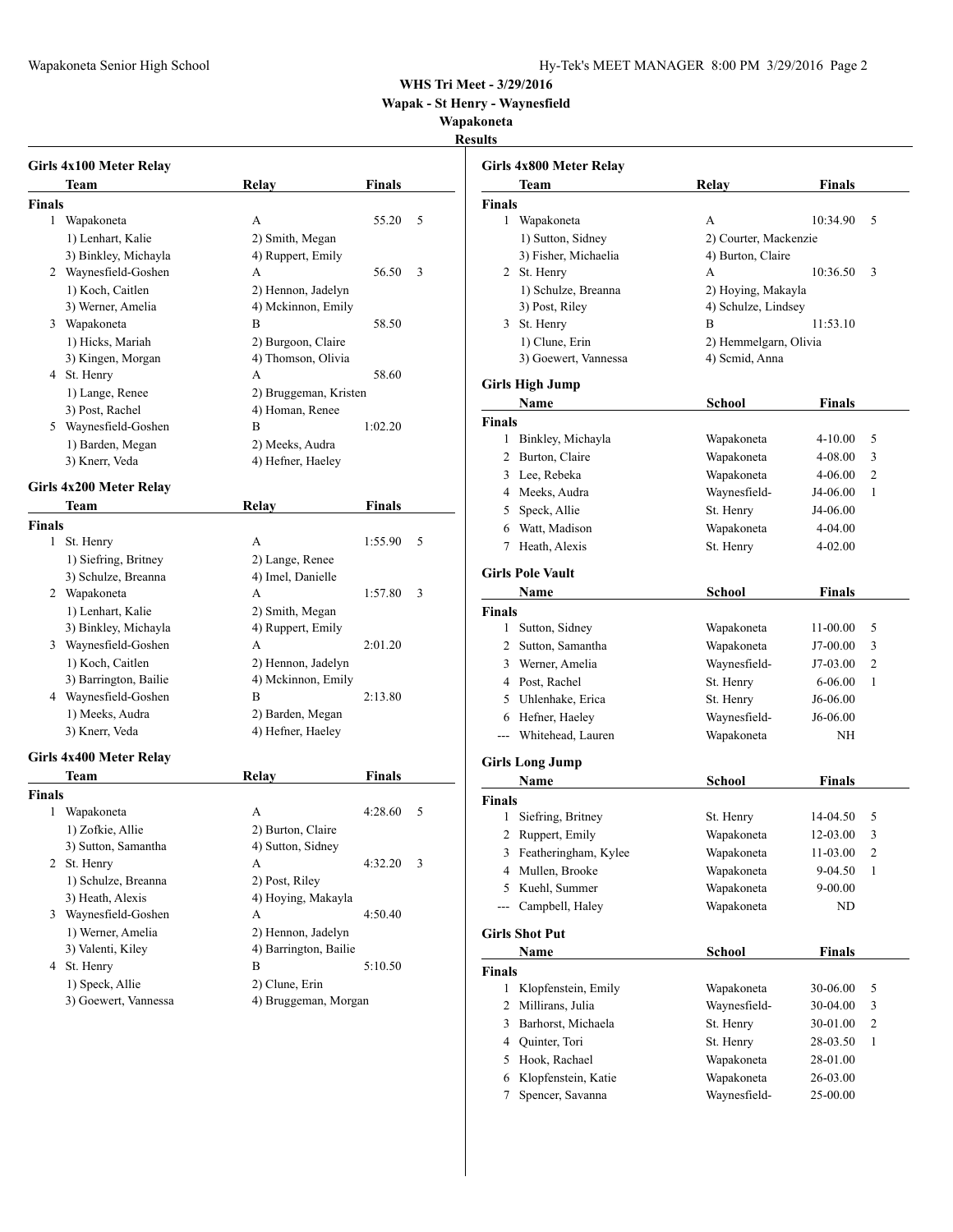**Wapak - St Henry - Waynesfield**

**Wapakoneta**

# **Results**

|                | Finals  (Girls Shot Put)   |               |               |                |
|----------------|----------------------------|---------------|---------------|----------------|
|                | Name                       | <b>School</b> | <b>Finals</b> |                |
| 8              | Dirksen, Annie             | St. Henry     | 24-04.50      |                |
| 9              | Deitering, Abby            | Wapakoneta    | 24-02.50      |                |
| 10             | Schroeder, Emily           | Wapakoneta    | 23-04.00      |                |
| 11             | Werling, Nicole            | Waynesfield-  | 21-11.00      |                |
| 12             | Anders, Franziska          | Wapakoneta    | 19-06.50      |                |
|                | <b>Girls Discus Throw</b>  |               |               |                |
|                | Name                       | <b>School</b> | <b>Finals</b> |                |
| Finals         |                            |               |               |                |
| 1              | Watt, Madison              | Wapakoneta    | 95-10         | 5              |
| 2              | Klopfenstein, Emily        | Wapakoneta    | 94-03         | 3              |
| 3              | Spencer, Savanna           | Waynesfield-  | 87-02         | 2              |
| 4              | Quinter, Tori              | St. Henry     | 86-07         | 1              |
| 5              | Hook, Rachael              | Wapakoneta    | 83-09         |                |
| 6              | Barhorst, Michaela         | St. Henry     | 77-08         |                |
| 7              | Klopfenstein, Katie        | Wapakoneta    | 77-02         |                |
| 8              | Dirksen, Annie             | St. Henry     | 74-08         |                |
| 9              | Millirans, Julia           | Waynesfield-  | 73-04         |                |
| 10             | Anders, Franziska          | Wapakoneta    | 62-07         |                |
| 11             | Schroeder, Emily           | Wapakoneta    | 53-10         |                |
| 12             | Werling, Nicole            | Waynesfield-  | 52-08         |                |
| 13             | Mullen, Brooke             | Wapakoneta    | 52-00         |                |
|                | <b>Boys 100 Meter Dash</b> |               |               |                |
|                | Name                       | <b>School</b> | <b>Finals</b> |                |
| Finals         |                            |               |               |                |
| 1              | Martin, Levi               | Wapakoneta    | 11.20         | 5              |
| 2              | Klenke, Dustin             | Waynesfield-  | 11.70         | 3              |
| 3              | Lenhart, Kyle              | Wapakoneta    | 11.80         | 2              |
| 4              | Beale, Caleb               | Waynesfield-  | 11.90         | 0.5            |
| 4              | Shade, Lucas               | Wapakoneta    | 11.90         | 0.5            |
| 6              | Place, Jacob               | Wapakoneta    | 12.20         |                |
| 6              | Ontrop, Zach               | St. Henry     | 12.20         |                |
| 8              | Danner, Aaron              | Waynesfield-  | 12.60         |                |
| 8              | Chambers, Zach             | Wapakoneta    | 12.60         |                |
| 10             | Dues, Alex                 | St. Henry     | 12.80         |                |
| 11             | Young, Nick                | Waynesfield-  | 13.40         |                |
| 12             | Giere, Dylan               | St. Henry     | 14.00         |                |
| 12             | Danner, Jarrod             | Waynesfield-  | 14.00         |                |
| 14             | Broering, Tyler            | St. Henry     | 14.10         |                |
| 15             | Johnsmon, Isayah           | Wapakoneta    | 14.60         |                |
| 16             | Brown, Kaleb               | Wapakoneta    | 14.80         |                |
| 17             | Cotter, Elijah             | Waynesfield-  | 15.90         |                |
| 18             | Hoying, Kyle               | St. Henry     | 19.40         |                |
|                | <b>Boys 200 Meter Dash</b> |               |               |                |
|                | Name                       | School        | Finals        |                |
| Finals         |                            |               |               |                |
| $\mathbf{1}$   | Worthen, Riley             | Wapakoneta    | 23.30         | 5              |
| $\overline{2}$ | Elsass, Nate               | Wapakoneta    | 24.00         | 3              |
| 3              | Lenhart, Kyle              | Wapakoneta    | 25.20         | $\mathfrak{2}$ |
| 4              | Ontrop, Zach               | St. Henry     | 26.00         | 0.5            |
| 4              | Meier, Kevin               | St. Henry     | 26.00         | 0.5            |

|               | 6 Chambers, Zach           | Wapakoneta    | 27.10         |                |
|---------------|----------------------------|---------------|---------------|----------------|
| 7             | Huelskamp, Ethan           | St. Henry     | 27.50         |                |
| 8             | Young, Nick                | Waynesfield-  | 27.90         |                |
|               | 9 Giere, Dylan             | St. Henry     | 29.10         |                |
|               | 10 Broering, Tyler         | St. Henry     | 31.50         |                |
| 11            | Johnsmon, Isayah           | Wapakoneta    | 31.90         |                |
| 12            | Shepard, Gallant           | Waynesfield-  | 32.80         |                |
| 13            | Hoying, Kyle               | St. Henry     | 39.60         |                |
|               |                            |               |               |                |
|               | <b>Boys 400 Meter Dash</b> |               | <b>Finals</b> |                |
| Finals        | <b>Name</b>                | <b>School</b> |               |                |
| 1             | Eller, Tyler               | Waynesfield-  | 52.50         | 5              |
| 2             | Mescher, Collin            |               |               | 3              |
|               |                            | St. Henry     | 53.20         |                |
| 3             | Benny, Kaleb               | Wapakoneta    | 57.20         | 2              |
| 4             | Niekamp, Jesse             | St. Henry     | 58.00         | 1              |
| 5             | Wicker, Zane               | Waynesfield-  | 58.30         |                |
|               | 6 Lord, Dylan              | Wapakoneta    | 58.90         |                |
| 7             | Dues, Alex                 | St. Henry     | 1:00.00       |                |
| 8             | Stahler, Preston           | Wapakoneta    | 1:03.70       |                |
| 9             | Little, Ben                | Waynesfield-  | 1:06.30       |                |
| 10            | Bailey, Carmen             | Wapakoneta    | 1:15.60       |                |
|               | <b>Boys 800 Meter Run</b>  |               |               |                |
|               | Name                       | <b>School</b> | <b>Finals</b> |                |
| <b>Finals</b> |                            |               |               |                |
| 1             | Bowers, Jordan             | Wapakoneta    | 2:11.10       | 5              |
| 2             | Miller, Levi               | Waynesfield-  | 2:13.00       | 3              |
| 3             | Zofkie, Will               | Wapakoneta    | 2:14.70       | 2              |
|               | 4 Fisher, Travis           | Wapakoneta    | 2:16.10       | 1              |
| 5             | Eller, Wesley              | Waynesfield-  | 2:16.20       |                |
| 6             | Hoying, Braydon            | St. Henry     | 2:19.70       |                |
|               | 7 Gesler, Tristen          | Wapakoneta    | 2:24.70       |                |
| 8             | Simonson, Owen             | Wapakoneta    | 2:25.30       |                |
|               | 9 Clune, Alex              | St. Henry     | 2:27.40       |                |
| 10            | Hoying, Jared              | St. Henry     | 2:30.70       |                |
| 11            | Rindler, Matthew           | St. Henry     | 2:41.00       |                |
| 12            | Good, Evan                 | St. Henry     | 2:55.50       |                |
| 13            | Casey, Chance              | Wapakoneta    | 2:58.60       |                |
|               |                            |               |               |                |
|               | <b>Boys 1600 Meter Run</b> |               |               |                |
|               | Name                       | <b>School</b> | <b>Finals</b> |                |
| <b>Finals</b> |                            |               |               |                |
| 1             | Zofkie, Will               | Wapakoneta    | 4:58.90       | 5              |
| 2             | Huelskamp, Devin           | St. Henry     | 5:01.40       | 3              |
| 3             | Hoying, Braydon            | St. Henry     | 5:10.60       | $\overline{c}$ |
| 4             | Simonson, Owen             | Wapakoneta    | 5:16.70       | 1              |
| 5             | Miller, Levi               | Waynesfield-  | 5:22.30       |                |
| 6             | Clune, Alex                | St. Henry     | 5:27.00       |                |
| 7             | Hoying, Jared              | St. Henry     | 5:35.70       |                |
| 8             | Rindler, Jacob             | St. Henry     | 5:38.30       |                |
| 9             | Rindler, Matthew           | St. Henry     | 5:54.90       |                |
| 10            | Hatfield, Alan             | Waynesfield-  | 5:56.40       |                |
| 11            | Webb, Keaton               | Waynesfield-  | 6:05.10       |                |
| 12            | Good, Evan                 | St. Henry     | 6:18.10       |                |
|               |                            |               |               |                |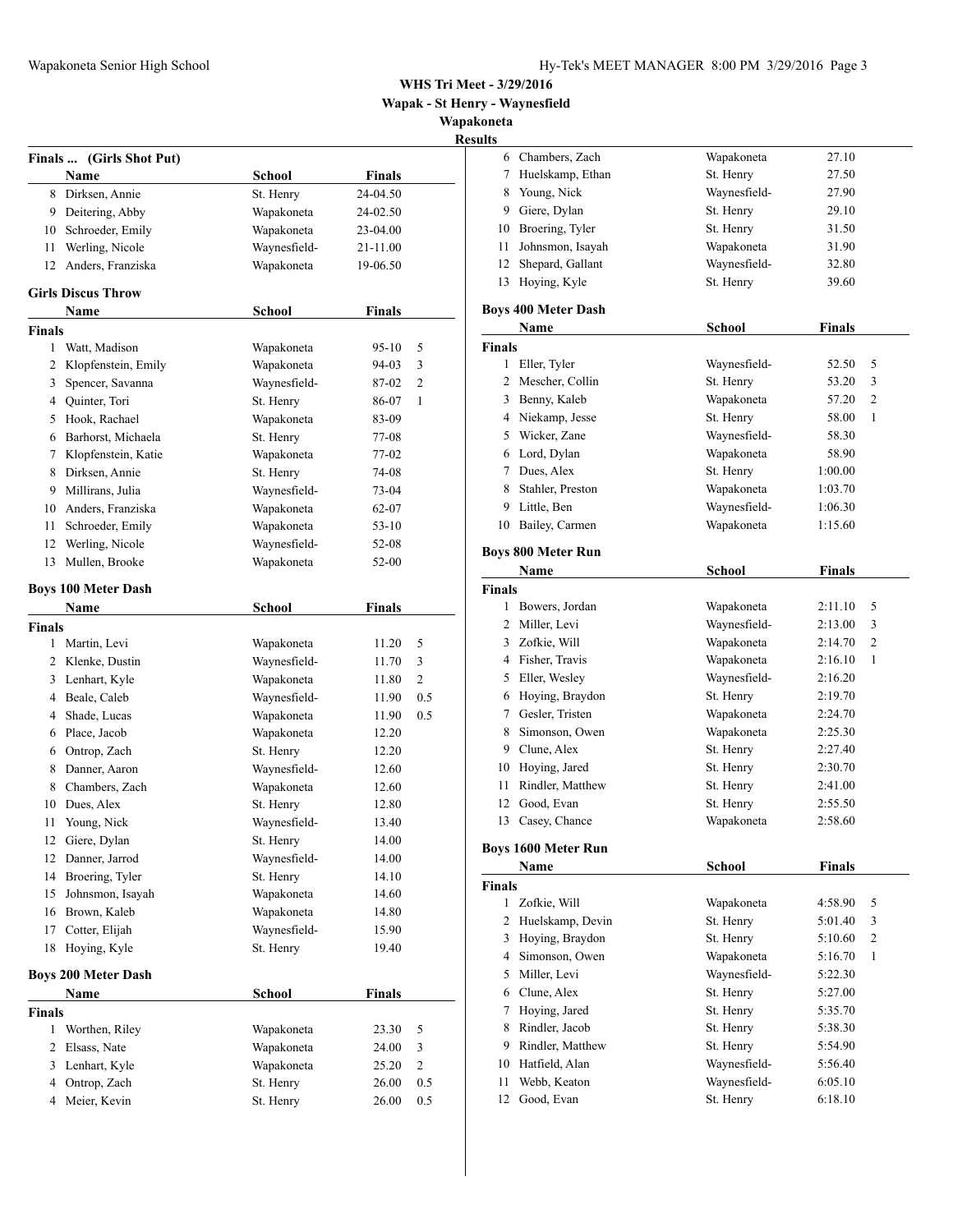**Wapak - St Henry - Waynesfield**

**Wapakoneta**

## **Result Finals ... (Boys 1600 Meter Run) Name School Finals** 13 Casey, Chance Wapakoneta 6:18.40 14 Werling, Austin Waynesfield- 6:40.90 **Boys 3200 Meter Run Name** School **Finals Finals** 1 Plaugher, Dylan Wapakoneta 10:19.60 5 2 Hayes, Stephen Waynesfield- 11:18.40 3 3 Reichenbach, Dan Wapakoneta 11:26.50 2 4 Muhlenkamp, Sean St. Henry 11:39.50 1 5 Ontrop, Blake St. Henry 11:43.20 6 Balster, Brad St. Henry 12:34.30 7 Hatfield, Alan Waynesfield- 12:55.60 8 Webb, Keaton Waynesfield- 14:51.90 **Boys 110 Meter Hurdles Name School Finals Finals** 1 Meyer, Tristen Wapakoneta 16.30 5 2 Rose, Justin St. Henry 17.20 3 3 Thompson, Ryan Wapakoneta 17.21 2 4 Huelskamp, Ethan St. Henry 19.10 1 5 Post, Ryan St. Henry 20.10 6 Gegel, Austin Wapakoneta 20.20 6 Timmerman, Dylan Wapakoneta 20.20 8 Hemmelgarn, Connor St. Henry 21.10 **Boys 300 Meter Hurdles Name School Finals Finals** 1 Rose, Justin St. Henry 44.60 5 2 Meyer, Tristen Wapakoneta 46.90 3 3 Gegel, Austin Wapakoneta 46.91 2 4 Danner, Aaron Waynesfield- 47.00 1 5 Werner, Quintin Waynesfield- 47.10 6 Thompson, Ryan Wapakoneta 47.30 7 Post, Ryan St. Henry 51.00 8 Brookhart, Seth St. Henry 51.50 9 Hemmelgarn, Connor St. Henry 52.60 10 Johnsmon, Isayah Wapakoneta 1:00.50 11 Brown, Kaleb Wapakoneta 1:02.10 **Boys 4x100 Meter Relay Team Relay Finals Finals** 1 Wapakoneta A 44.50 5 1) Elsass, Nate 2) Lauck, Cameron 3) Martin, Levi 4) Worthen, Riley 2 Waynesfield-Goshen A 46.00 3 1) Klenke, Dustin 2) Beale, Caleb 3) Hershberger, Ryan 4) James, Gabriel

| 3                  | Wapakoneta                          | B                                     | 48.30         |   |
|--------------------|-------------------------------------|---------------------------------------|---------------|---|
|                    | 1) Chambers, Zach                   | 2) Place, Jacob                       |               |   |
|                    | 3) Shade, Lucas                     | 4) Gegel, Austin                      |               |   |
|                    | 4 St. Henry                         | А                                     | 49.30         |   |
|                    | 1) Huelskamp, Ian                   | 2) Huelskamp, Ethan                   |               |   |
|                    | 3) Meier, Kevin                     | 4) Niekamp, Jesse                     |               |   |
|                    | 5 Waynesfield-Goshen                | B                                     | 54.80         |   |
|                    | 1) Werner, Quintin                  | 2) James, Brandon                     |               |   |
|                    | 3) Danner, Jarrod                   | 4) Young, Nick                        |               |   |
|                    | 6 Waynesfield-Goshen                | C                                     | 55.70         |   |
|                    | 1) Wolke, Nick                      | 2) Humes, Quinn                       |               |   |
|                    | 3) Plummer, Dustin                  | 4) Shepard, Gallant                   |               |   |
|                    | <b>Boys 4x200 Meter Relay</b>       |                                       |               |   |
|                    | Team                                | Relay                                 | Finals        |   |
|                    |                                     |                                       |               |   |
| <b>Finals</b><br>1 |                                     | A                                     |               |   |
|                    | St. Henry                           |                                       | 1:38.00       | 5 |
|                    | 1) Mescher, Collin                  | 2) Huelskamp, Ian                     |               |   |
|                    | 3) Meier, Kevin                     | 4) Niekamp, Jesse                     |               |   |
|                    | 2 Waynesfield-Goshen                | B                                     | 1:49.10       | 3 |
|                    | 1) Werner, Quintin                  | 2) Danner, Jarrod                     |               |   |
|                    | 3) James, Brandon                   | 4) Young, Nick                        |               |   |
|                    | 3 Waynesfield-Goshen                | C                                     | 1:49.50       |   |
|                    | 1) Wolke, Nick                      | 2) Humes, Quinn                       |               |   |
|                    | 3) Eller, Wesley                    | 4) Shepard, Gallant                   |               |   |
|                    | Wapakoneta                          | А                                     | DQ            |   |
|                    | 1) Elsass, Nate                     | 2) Lauck, Cameron                     |               |   |
|                    | 3) Martin, Levi                     | 4) Worthen, Riley                     |               |   |
|                    |                                     |                                       |               |   |
|                    | <b>Boys 4x400 Meter Relay</b>       |                                       |               |   |
|                    | Team                                | Relay                                 | <b>Finals</b> |   |
|                    |                                     |                                       |               |   |
| 1                  |                                     | A                                     | 3:39.60       | 5 |
|                    | Waynesfield-Goshen                  |                                       |               |   |
|                    | 1) Wicker, Zane                     | 2) Eller, Tyler                       |               |   |
|                    | 3) Whitaker, Connor                 | 4) James, Gabriel<br>А                | 3:52.40       | 3 |
|                    | 2 St. Henry                         |                                       |               |   |
|                    | 1) Niekamp, Jesse                   | 2) Huelskamp, Devin                   |               |   |
|                    | 3) Rose, Justin                     | 4) Mescher, Collin                    |               |   |
|                    | 3 Wapakoneta                        | A                                     | 3:57.50       |   |
|                    | 1) Benny, Kaleb                     | 2) Lord, Dylan                        |               |   |
|                    | 3) Reichenbach, Chris               | 4) Meyer, Tristen                     |               |   |
|                    | 4 St. Henry                         | B                                     | 4:05.00       |   |
|                    | 1) Brookhart, Seth                  | 2) Hoying, Braydon                    |               |   |
|                    | 3) Dues, Alex                       | 4) Rindler, Jacob                     |               |   |
|                    | 5 Waynesfield-Goshen                | B                                     | 4:20.80       |   |
|                    | 1) McKinney, Jordan                 | 2) Little, Ben                        |               |   |
|                    | 3) Hayes, Stephen                   | 4) Miller, Levi                       |               |   |
| <b>Finals</b>      | 6 Waynesfield-Goshen                | С                                     | 4:29.50       |   |
|                    | 1) Eller, Wesley<br>3) Humes, Quinn | 2) Wolke, Nick<br>4) Shepard, Gallant |               |   |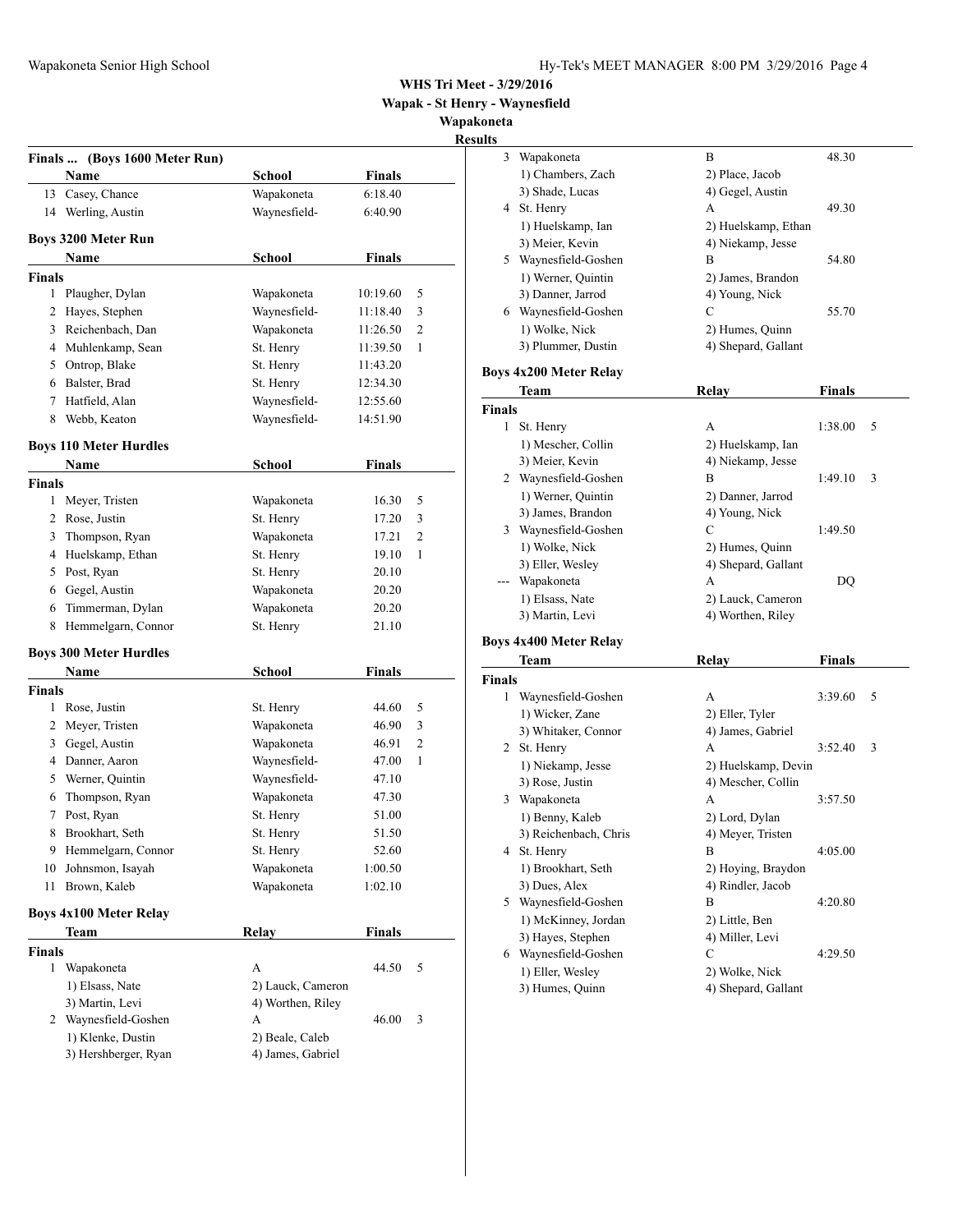**Wapak - St Henry - Waynesfield**

**Wapakoneta**

#### **Results**

|               | <b>Boys 4x800 Meter Relay</b> |                     |               |                |
|---------------|-------------------------------|---------------------|---------------|----------------|
|               | Team                          | Relay               | Finals        |                |
| <b>Finals</b> |                               |                     |               |                |
|               | 1 Wapakoneta                  | A                   | 8:47.60       | 5              |
|               | 1) Plaugher, Dylan            | 2) Lord, Dylan      |               |                |
|               | 3) Bowers, Jordan             | 4) Zofkie, Will     |               |                |
|               | 2 St. Henry                   | A                   | 9:54.00       | 3              |
|               | 1) Hoying, Braydon            | 2) Muhlenkamp, Sean |               |                |
|               | 3) Clune, Alex                | 4) Rindler, Jacob   |               |                |
|               | 3 St. Henry                   | B                   | 10:04.60      |                |
|               | 1) Ontrop, Blake              | 2) Hoying, Jared    |               |                |
|               | 3) Brookhart, Seth            | 4) Balster, Brad    |               |                |
|               | 4 Waynesfield-Goshen          | A                   | 10:44.20      |                |
|               | 1) Little, Ben                | 2) Hatfield, Alan   |               |                |
|               | 3) Webb, Keaton               | 4) Werling, Austin  |               |                |
|               | <b>Boys High Jump</b>         |                     |               |                |
|               | <b>Name</b>                   | School              | Finals        |                |
| <b>Finals</b> |                               |                     |               |                |
|               | 1 Niekamp, Jesse              | St. Henry           | $6 - 00.00$   | 5              |
|               | 2 Huffman, Kyle               | Wapakoneta          | $5 - 10.00$   | 3              |
|               | 3 Worthen, Riley              | Wapakoneta          | 5-08.00       | 2              |
|               | 4 Huelskamp, Devin            | St. Henry           | $J5-08.00$    | 1              |
|               | 5 Huffman, Aaron              | Wapakoneta          | $J5-08.00$    |                |
|               | 6 Danner, Aaron               | Waynesfield-        | 5-04.00       |                |
| 7             | Timmerman, Dylan              | Wapakoneta          | 5-02.00       |                |
|               | --- Humes, Quinn              | Waynesfield-        | NH            |                |
|               | --- Huelskamp, Ian            | St. Henry           | NΗ            |                |
| ---           | Ontrop, Blake                 | St. Henry           | NΗ            |                |
|               | <b>Boys Pole Vault</b>        |                     |               |                |
|               | Name                          | School              | Finals        |                |
| <b>Finals</b> |                               |                     |               |                |
|               | 1 Searson, Joshua             | Waynesfield-        | 11-00.00      | 5              |
|               | 2 Giere, Dylan                | St. Henry           | 8-06.00       | 3              |
|               | 3 Post, Ryan                  | St. Henry           | J8-06.00      | 2              |
|               | --- Carmean, Dawson           | Waynesfield-        | NΗ            |                |
|               | --- Reichenbach, Chris        | Wapakoneta          | NΗ            |                |
|               | --- Lament, Drew              | Waynesfield-        | NH            |                |
|               | Boys Long Jump                |                     |               |                |
|               | Name                          | School              | <b>Finals</b> |                |
| <b>Finals</b> |                               |                     |               |                |
| 1             | Lauck, Cameron                | Wapakoneta          | 20-00.00      | 5              |
| 2             | Mescher, Collin               | St. Henry           | 18-05.50      | 3              |
| 3             | Shade, Lucas                  | Wapakoneta          | 18-04.50      | $\overline{2}$ |
| 4             | Elsass, Nate                  | Wapakoneta          | 18-03.50      | $\mathbf{1}$   |
| 5             | Huelskamp, Ian                | St. Henry           | 17-03.00      |                |
| 6             | Conley, Josh                  | Wapakoneta          | 16-09.00      |                |
| 7             | Eller, Wesley                 | Waynesfield-        | 16-02.00      |                |
| 8             | James, Brandon                | Waynesfield-        | 15-08.00      |                |
| 9             | Chambers, Zach                | Wapakoneta          | 15-06.00      |                |
| 10            | Meier, Kevin                  | St. Henry           | 15-01.00      |                |
| 11            | Hemmelgarn, Connor            | St. Henry           | 14-09.50      |                |
|               |                               |                     |               |                |

| 12             | Stahler, Preston                | Wapakoneta                   | 14-03.75       |   |
|----------------|---------------------------------|------------------------------|----------------|---|
| 13             | Wolke, Nick                     | Waynesfield-                 | 14-01.50       |   |
| 14             | Danner, Jarrod                  | Waynesfield-                 | 13-07.00       |   |
|                |                                 |                              |                |   |
|                | <b>Boys Shot Put</b><br>Name    | <b>School</b>                | <b>Finals</b>  |   |
| Finals         |                                 |                              |                |   |
| 1              | Staugler, Cole                  | St. Henry                    | 41-09.00       | 5 |
| $\overline{2}$ | Vaughn, Ryan                    | Wapakoneta                   | 39-02.00       | 3 |
| 3              | Stewart, David                  | Wapakoneta                   | 38-08.00       | 2 |
| 4              | Waitman, Brock                  | Waynesfield-                 | 38-06.50       | 1 |
| 5              | Klenke, Dustin                  | Waynesfield-                 | 36-08.00       |   |
| 6              | Bourne, John                    | Wapakoneta                   | 35-11.00       |   |
| 7              | Jones, Blake                    | Wapakoneta                   | 35-06.00       |   |
| 8              | Green, Matt                     | Wapakoneta                   | 35-03.00       |   |
| 9              | Walter, Adam                    | Wapakoneta                   | 34-04.00       |   |
|                | 10 Walter, Alex                 | Wapakoneta                   | 30-08.00       |   |
| 11             | Spencer, Caden                  | Waynesfield-                 | 30-00.50       |   |
|                | 12 Spring, Austin               | Waynesfield-                 | 30-00.00       |   |
| 13             | Miller, Ethan                   | Waynesfield-                 | 28-04.00       |   |
|                | 14 Howe, Gregory                | St. Henry                    | 28-01.00       |   |
| 15             | Bailey, Carmen                  | Wapakoneta                   | 27-05.00       |   |
|                | 16 Plummer, Dustin              | Waynesfield-                 | 27-01.00       |   |
| 17             | Barnes, Cole                    | Waynesfield-                 | 26-03.00       |   |
| 18             | Knapke, Tyler                   | St. Henry                    | 23-09.00       |   |
| 19             | Valenti, Blake                  | Waynesfield-                 | 22-00.00       |   |
|                |                                 |                              |                |   |
|                |                                 |                              |                |   |
| 20             | Altenbach, Ryan                 | Waynesfield-                 | 20-05.00       |   |
|                | <b>Boys Discus Throw</b>        |                              |                |   |
|                | Name                            | School                       | <b>Finals</b>  |   |
| <b>Finals</b>  |                                 |                              |                |   |
|                | 1 Bourne, John                  | Wapakoneta                   | 127-10         | 5 |
| 2              | Staugler, Cole                  | St. Henry                    | 119-09         | 3 |
| 3              | Vaughn, Ryan                    | Wapakoneta                   | 107-11         | 2 |
| 4              | Martin, Levi                    | Wapakoneta                   | 107-07         | 1 |
| 5              | Turner, Grant                   | Wapakoneta                   | 107-05         |   |
| 6              | Spencer, Caden                  | Waynesfield-                 | 102-05         |   |
| 7              | Walter, Alex                    | Wapakoneta                   | 102-02         |   |
| 8              | Waitman, Brock                  | Waynesfield-                 | 99-06          |   |
| 9.             | Searson, Joshua                 | Waynesfield-                 | 98-07          |   |
| 10             | Green, Matt                     | Wapakoneta                   | 97-04          |   |
| 11             | Stewart, David                  | Wapakoneta                   | 85-05          |   |
| 12             | Walter, Adam                    | Wapakoneta                   | 83-07          |   |
| 13             | Howe, Gregory                   | St. Henry                    | 75-07          |   |
| 14             | Plummer, Dustin                 | Waynesfield-                 | 74-07          |   |
| 15             | Spring, Austin                  | Waynesfield-                 | 73-10          |   |
| 16             | Bailey, Carmen                  | Wapakoneta                   | 73-08          |   |
| 17             | Knapke, Tyler                   | St. Henry                    | 69-07          |   |
| 18             | Valenti, Blake                  | Waynesfield-                 | 65-08          |   |
| 19             | Miller, Ethan                   | Waynesfield-                 | 54-07          |   |
| 20<br>21       | Barnes, Cole<br>Altenbach, Ryan | Waynesfield-<br>Waynesfield- | 46-06<br>36-04 |   |